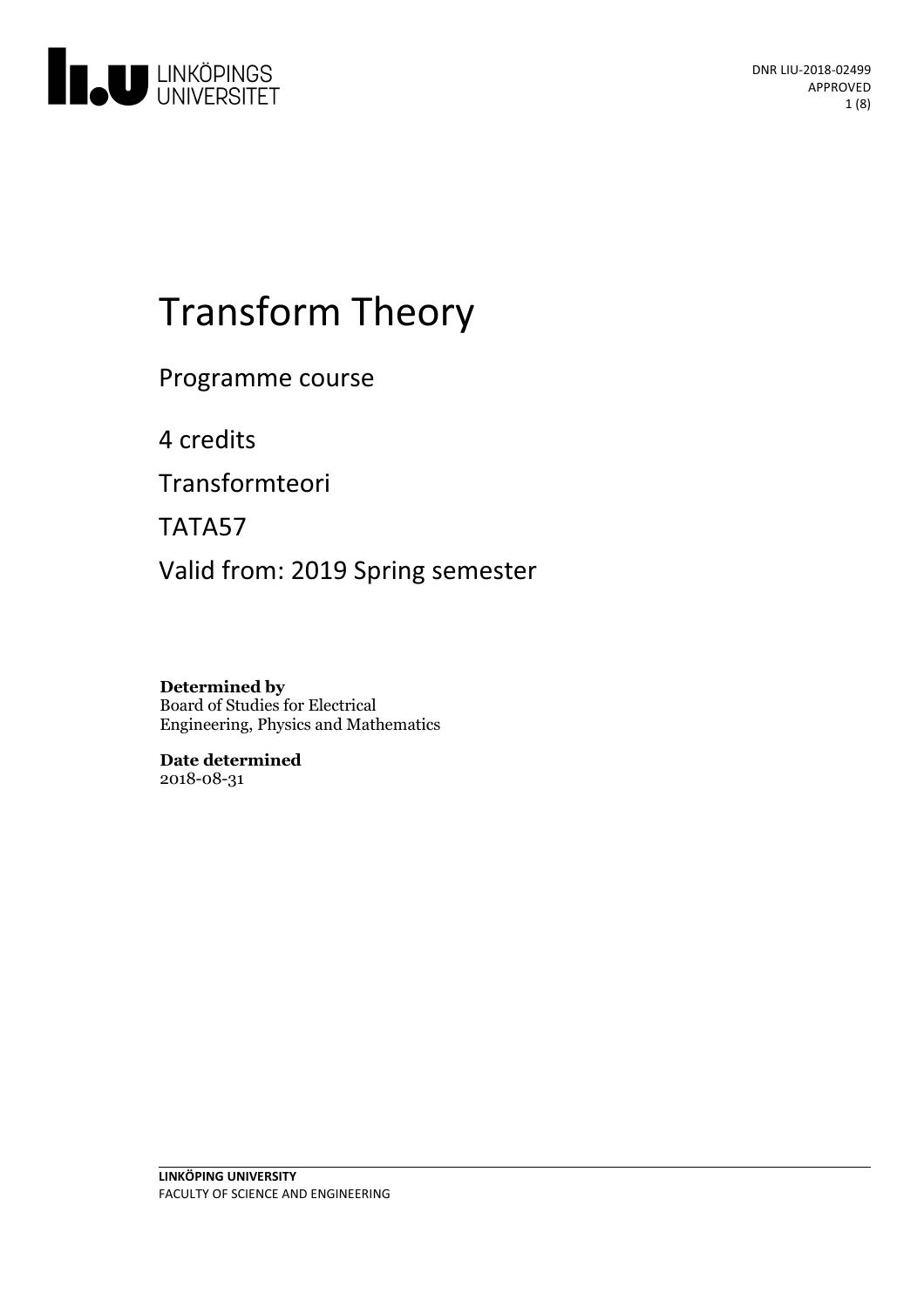# Main field of study

Mathematics, Applied Mathematics

Course level

First cycle

### Advancement level

 $G_1X$ 

## Course offered for

- Bachelor's Programme in Physics and Nanoscience
- Biomedical Engineering, M Sc in Engineering
- Applied Physics and Electrical Engineering International, M Sc in Engineering

## Entry requirements

Note: Admission requirements for non-programme students usually also include admission requirements for the programme and threshold requirements for progression within the programme, or corresponding.

# Prerequisites

Calculus, linear algebra

# Intended learning outcomes

The course aims to give students a deeper knowledge of Fourier analysis and Transform Theory , which have many applications in both technology and mathematics. After successfully completing the course the student is expected to

- 
- be acquainted with necessary conditions for the existence of the transforms,<br>• know and be able to derive simple properties of the transforms (e.g.<br>behaviour at infinity, scaling and translation rules, rules for differen and integration as well as rules for multiplication by the time variable). <br>  $\bullet$  be able to derive the transforms of the elementary funktions,<br> $\bullet$  know the invversion theorems, uniqueness theorems, the convolution
- 
- 
- formulas and the Parseval and Plancherel theorems,<br>• be able to use the transforms to solve problems such as differential equations, Difference equations and convolution equations
- be acquainted with and be able to use results about uniform convergence (continuity, differentiability and integrability of limit functions, Weierstrass' Majorant Theorem).

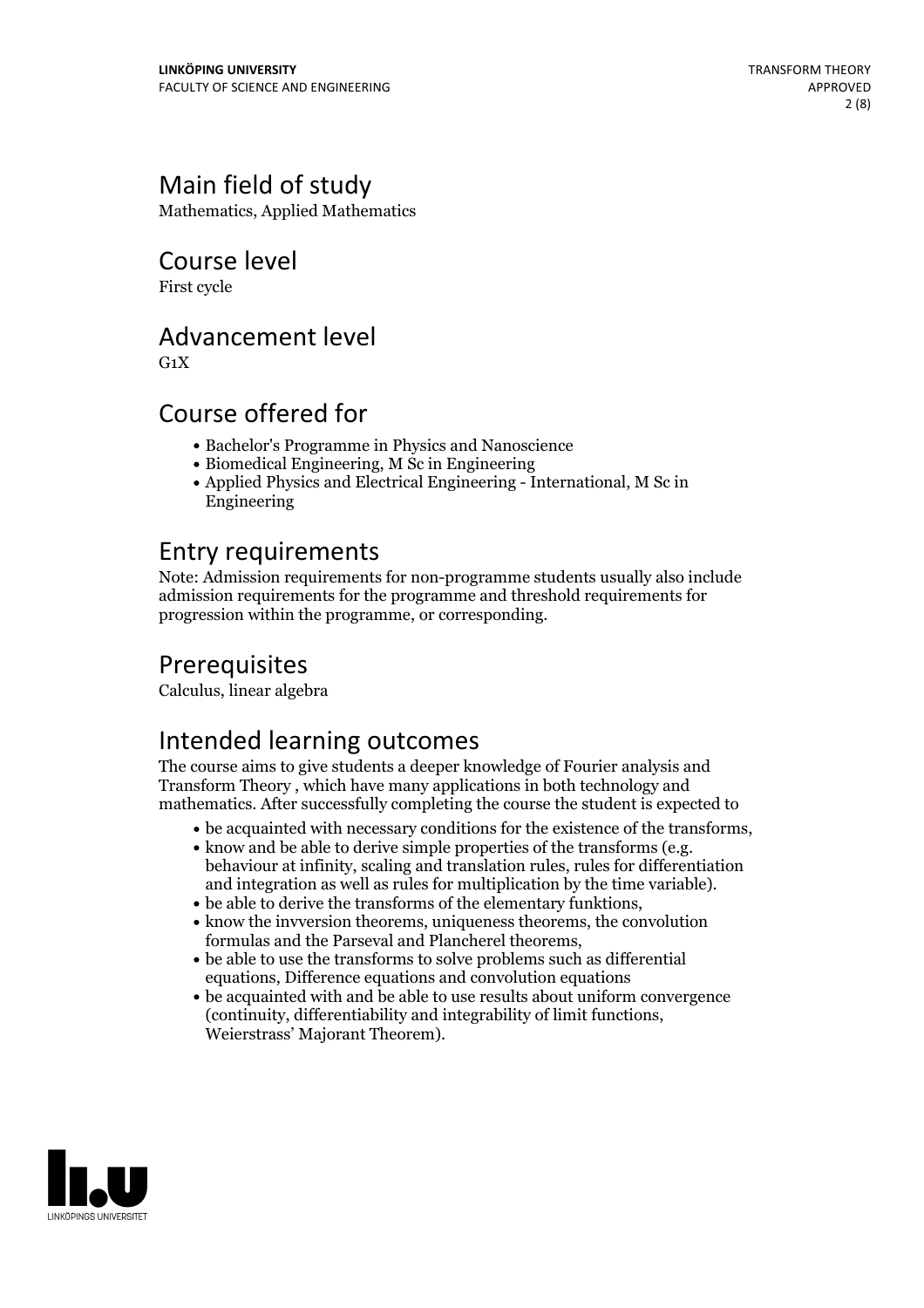### Course content

In this course we study some important linear transformations which allow us to translate linear problems (differential, integral and difference equations) into more tractable algebraic problems, whose solutions can then be translated back to

solutions of the original problem. We study: Fourier series, which translate periodic functions into function series. These series are used to analyze periodic behaviour. The problem of convergence of the function series is important and we look attuniform and pointwise convergence as well as convergence in the mean for Fourier series. Bessel's and Parseval's Theorems are key results. Fourier transforms: these transforms are used to analyze non-periodic behaviour. The inversion formula for Fourier transforms is of central importance, and other tools at our disposal include the rules of calculation, the convolution formula and Plancherel's Theorem. The Laplace transform: this transforms functions of a real variable into functions defined in the complex plane and it is used amongst other things for solving initial value problems. The tools at our disposal include rules of calculation, the convolution formula as well as initial and final value theorems. The Z-transform: transforms functions of the natural numbers into power series, and it is used to solve difference equations. The tools at our disposal include rules of calculation and the convolution formula.

# Teaching and working methods

Teaching is done through lectures and problem classes.

### Examination

TEN<sub>1</sub> Written examination  $4$  credits  $U$ ,  $3$ ,  $4$ ,  $5$ 

# Grades

Four-grade scale, LiU, U, 3, 4, 5

Department Matematiska institutionen

Director of Studies or equivalent Jesper Thorén

Examiner Peter Basarab-Horwath

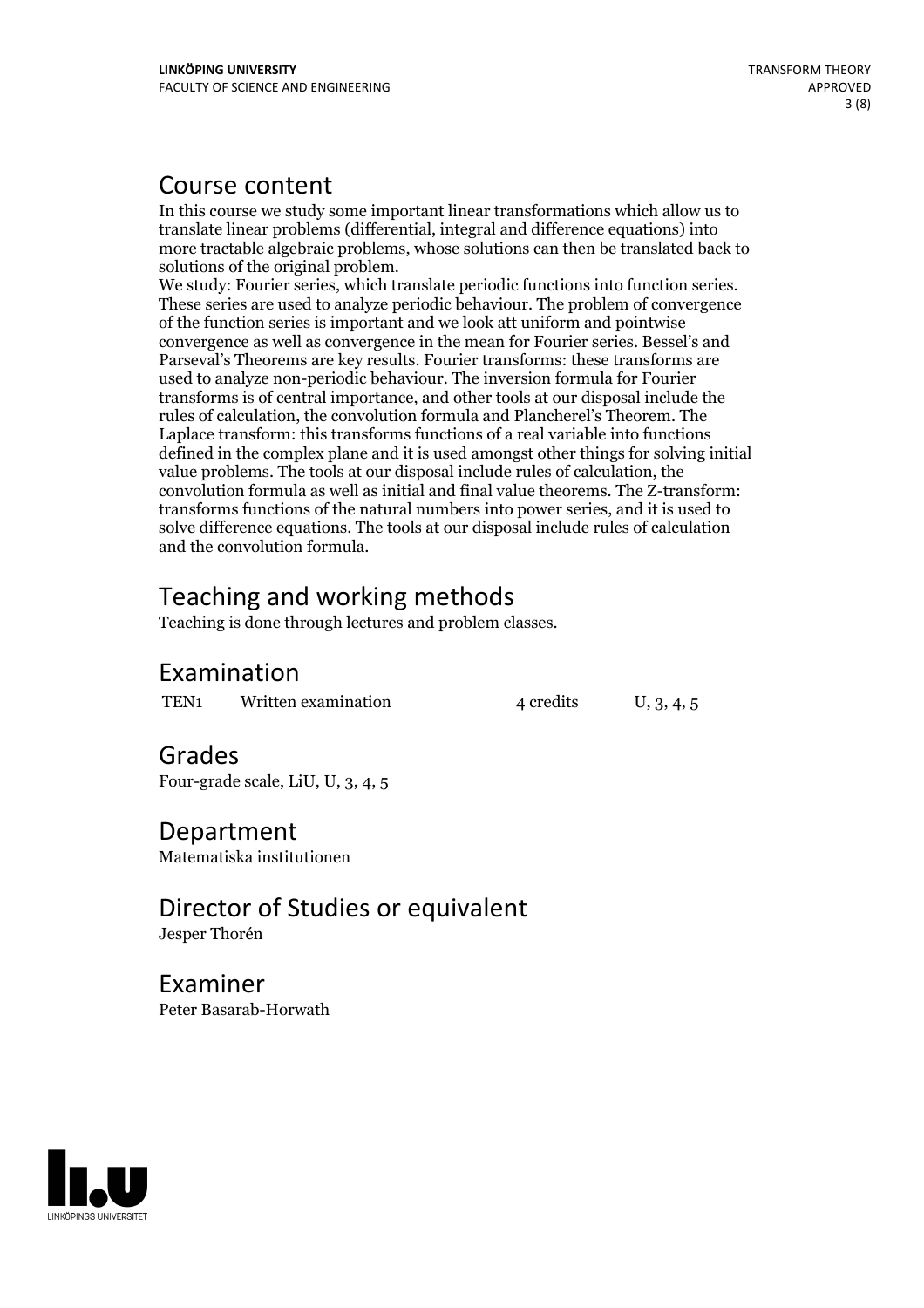# Education components

Preliminary scheduled hours: 46 h Recommended self-study hours: 61 h

# Course literature

Pinkus, A., Zafrany, S.: Fourier Series and Integral Transforms. Kompletterande material (exempelsamling) utgivet av MAI.

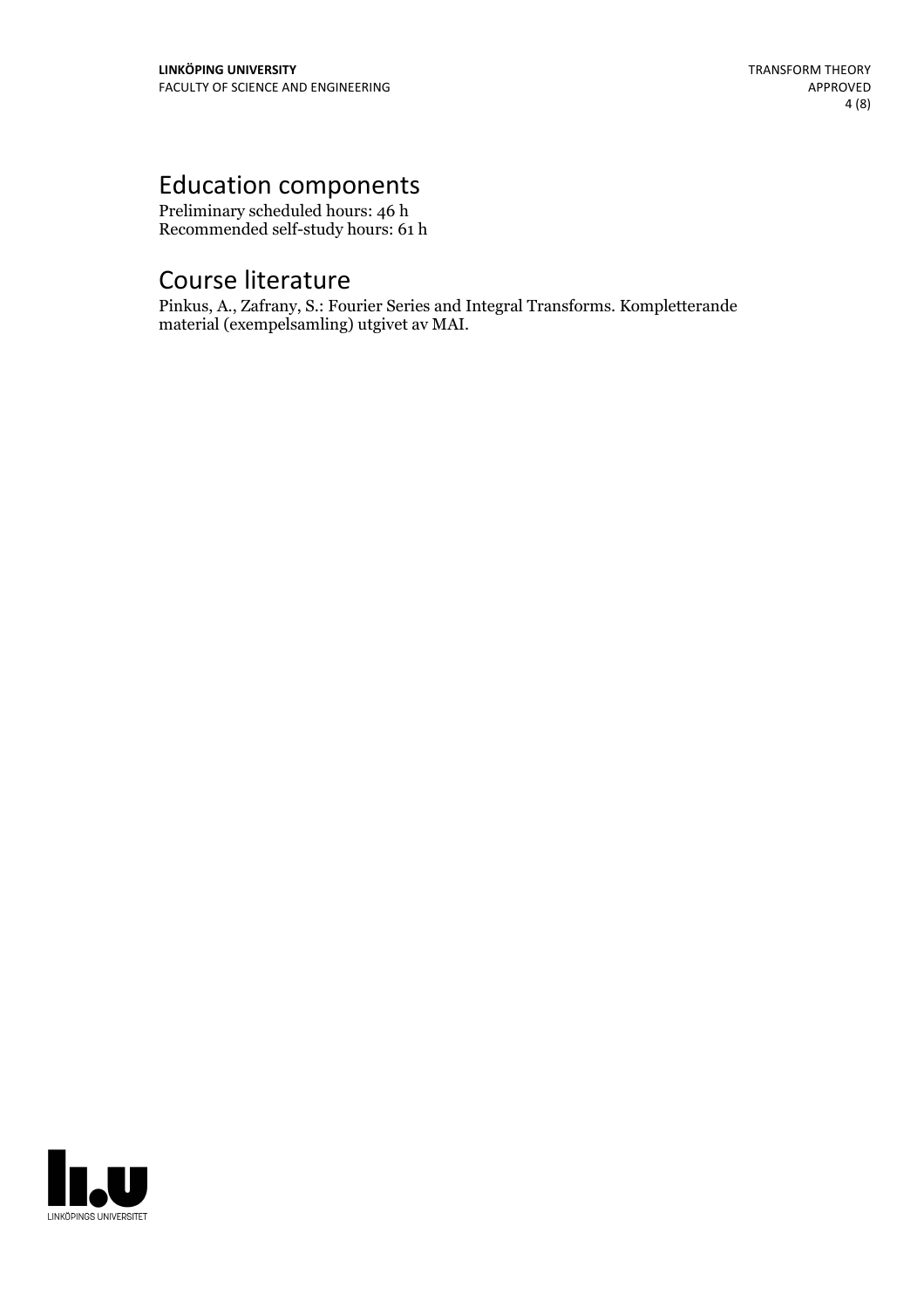# **Common rules**

### **Course syllabus**

A syllabus has been established for each course. The syllabus specifies the aim and contents of the course, and the prior knowledge that a student must have in order to be able to benefit from the course.

### **Timetabling**

Courses are timetabled after a decision has been made for this course concerning its assignment to a timetable module. A central timetable is not drawn up for courses with fewer than five participants. Most project courses do not have a central timetable.

### **Interrupting a course**

The vice-chancellor's decision concerning regulations for registration, deregistration and reporting results (Dnr LiU-2015-01241) states that interruptions in study are to be recorded in Ladok. Thus, all students who do not participate in a course for which they have registered must record the interruption, such that the registration on the course can be removed. Deregistration from <sup>a</sup> course is carried outusing <sup>a</sup> web-based form: www.lith.liu.se/for-studenter/kurskomplettering?l=sv.

### **Cancelled courses**

Courses with few participants (fewer than 10) may be cancelled or organised in a manner that differs from that stated in the course syllabus. The board of studies is to deliberate and decide whether a course is to be cancelled orchanged from the course syllabus.

### **Regulations relatingto examinations and examiners**

Details are given in a decision in the university's rule book: http://styrdokument.liu.se/Regelsamling/VisaBeslut/622678.

### **Forms of examination**

### **Examination**

Written and oral examinations are held at least three times a year: once immediately after the end of the course, once in August, and once (usually) in one of the re-examination periods. Examinations held at other times are to follow a decision of the board of studies.

Principles for examination scheduling for courses that follow the study periods:

courses given in VT1 are examined for the first time in March, with re-

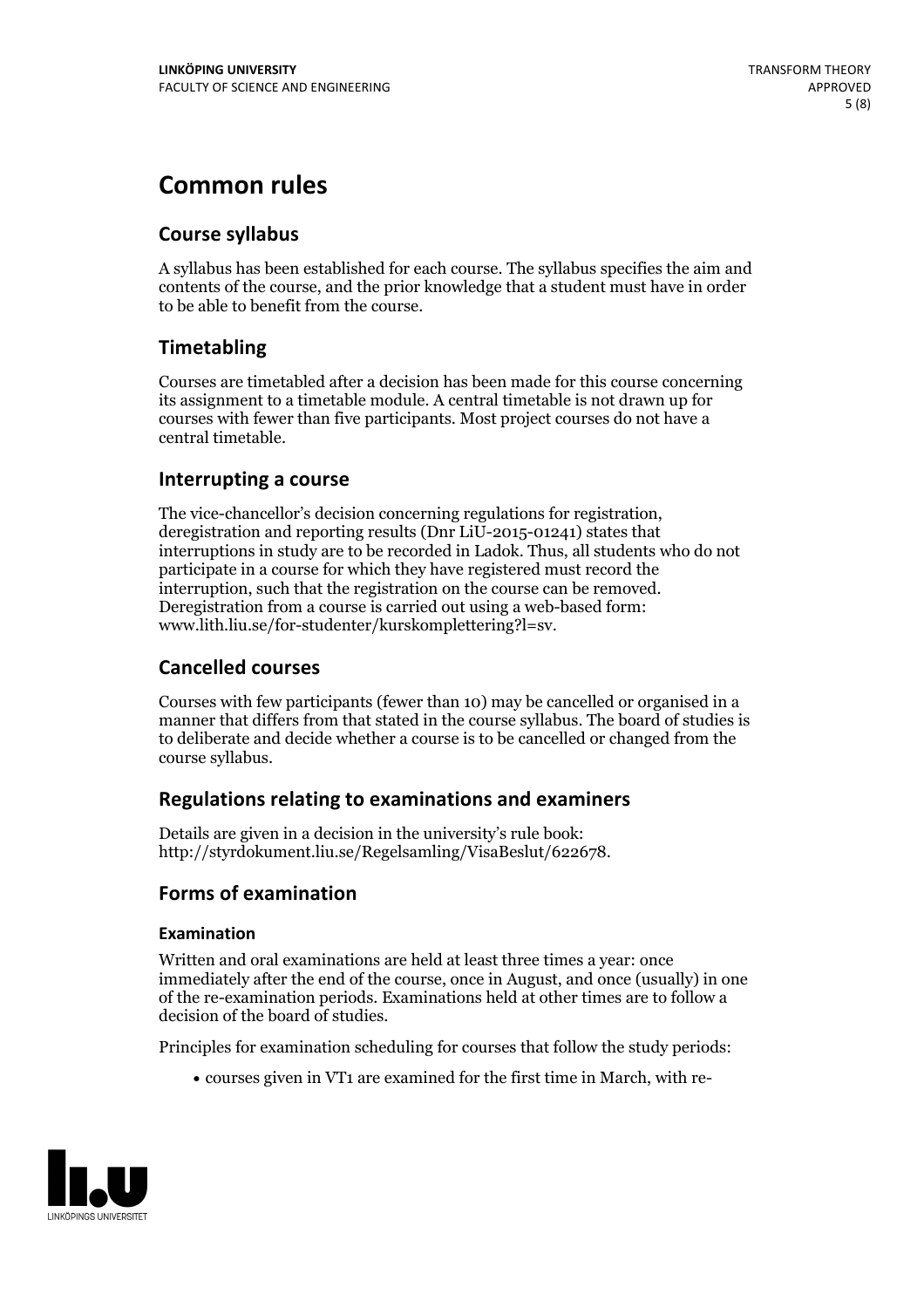examination in June and August

- courses given in VT2 are examined for the first time in May, with re-examination in August and October
- courses given in HT1 are examined for the first time in October, with re-examination in January and August
- courses given in HT2 are examined for the first time in January, with re-examination at Easter and in August.

The examination schedule is based on the structure of timetable modules, but there may be deviations from this, mainly in the case of courses that are studied and examined for several programmes and in lower grades (i.e. 1 and 2).

- Examinations for courses that the board of studies has decided are to be held in alternate years are held only three times during the year in which
- the course is given.<br>• Examinations for courses that are cancelled or rescheduled such that they are not given in one or several years are held three times during the year that immediately follows the course, with examination scheduling that corresponds to the scheduling that was in force before the course was cancelled or rescheduled.<br>• If teaching is no longer given for a course, three examination occurrences
- are held during the immediately subsequent year, while examinations are at the same time held for any replacement course that is given, or alternatively in association with other re-examination opportunities. Furthermore, an examination is held on one further occasion during the next subsequent year, unless the board of studies determines otherwise.<br>• If a course is given during several periods of the year (for programmes, or
- on different occasions for different programmes) the board orboards of studies determine together the scheduling and frequency of re-examination occasions.

#### **Registration for examination**

In order to take an examination, a student must register in advance at the Student Portal during the registration period, which opens 30 days before the date of the examination and closes 10 days before it. Candidates are informed of the location of the examination by email, four days in advance. Students who have not registered for an examination run the risk of being refused admittance to the examination, if space is not available.

Symbols used in the examination registration system:

- \*\* denotes that the examination is being given for the penultimate time.
- \* denotes that the examination is being given for the last time.

#### **Code of conduct for students during examinations**

Details are given in a decision in the university's rule book: http://styrdokument.liu.se/Regelsamling/VisaBeslut/622682.

#### **Retakes for higher grade**

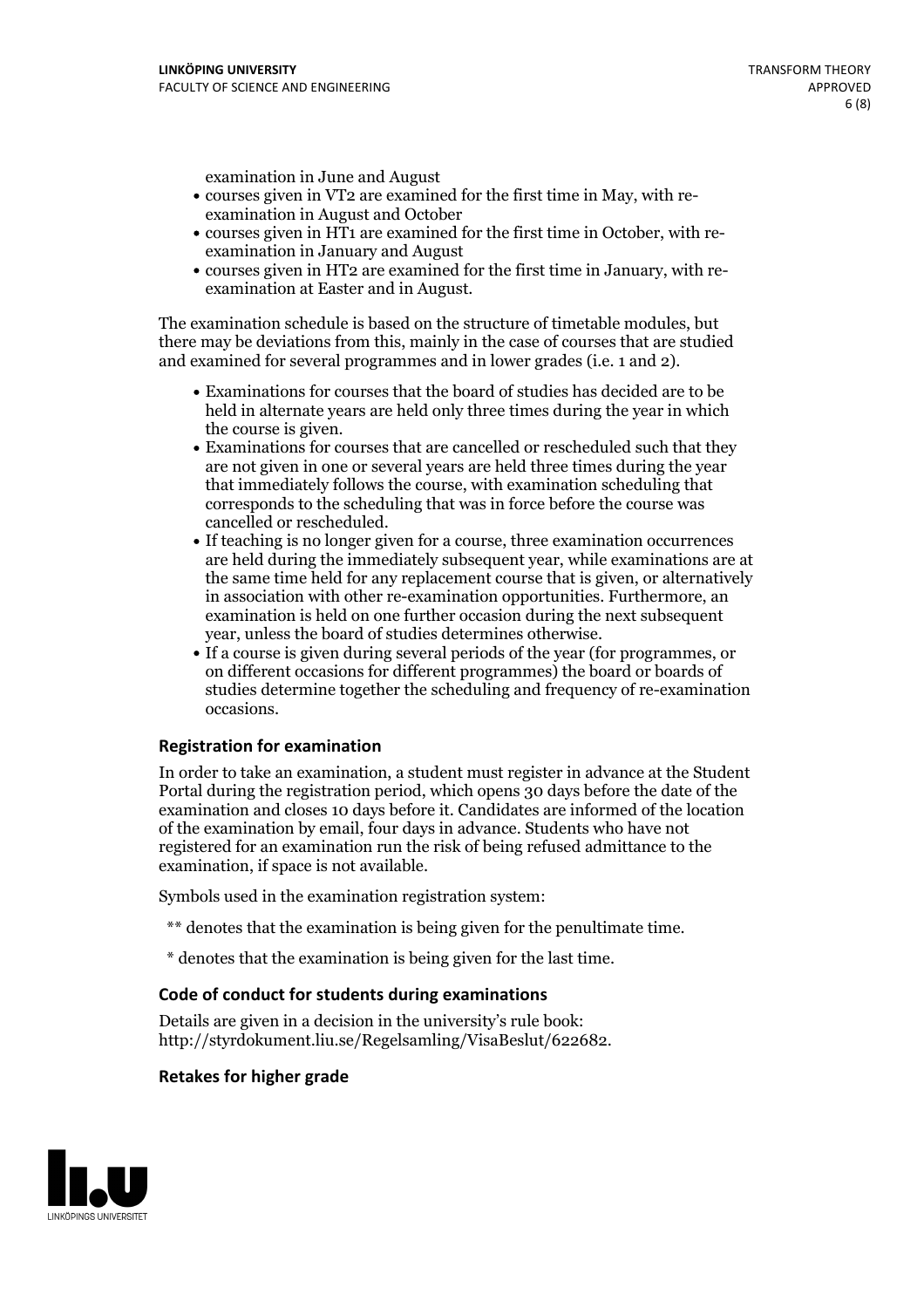Students at the Institute of Technology at LiU have the right to retake written examinations and computer-based examinations in an attempt to achieve a higher grade. This is valid for all examination components with code "TEN" and "DAT". The same right may not be exercised for other examination components, unless otherwise specified in the course syllabus.

### **Retakes of other forms of examination**

Regulations concerning retakes of other forms of examination than written examinations and computer-based examinations are given in the LiU regulations for examinations and examiners, http://styrdokument.liu.se/Regelsamling/VisaBeslut/622678.

#### **Plagiarism**

For examinations that involve the writing of reports, in cases in which it can be assumed that the student has had access to other sources (such as during project work, writing essays, etc.), the material submitted must be prepared in accordance with principles for acceptable practice when referring to sources (references or quotations for which the source is specified) when the text, images, ideas, data, etc. of other people are used. It is also to be made clear whether the author has reused his or her own text, images, ideas, data, etc. from previous examinations.

A failure to specify such sources may be regarded as attempted deception during examination.

#### **Attempts to cheat**

In the event of <sup>a</sup> suspected attempt by <sup>a</sup> student to cheat during an examination, or when study performance is to be assessed as specified in Chapter <sup>10</sup> of the Higher Education Ordinance, the examiner is to report this to the disciplinary board of the university. Possible consequences for the student are suspension from study and a formal warning. More information is available at https://www.student.liu.se/studenttjanster/lagar-regler-rattigheter?l=sv.

#### **Grades**

The grades that are preferably to be used are Fail (U), Pass (3), Pass not without distinction  $(4)$  and Pass with distinction  $(5)$ . Courses under the auspices of the faculty board of the Faculty of Science and Engineering (Institute of Technology) are to be given special attention in this regard.

- 1. Grades U, 3, 4, 5 are to be awarded for courses that have written
- examinations. 2. Grades Fail (U) and Pass (G) may be awarded for courses with <sup>a</sup> large degree of practical components such as laboratory work, project work and group work.

#### **Examination components**

- 
- 1. Grades U, 3, 4, <sup>5</sup> are to be awarded for written examinations (TEN). 2. Grades Fail (U) and Pass (G) are to be used for undergraduate projects and other independent work.